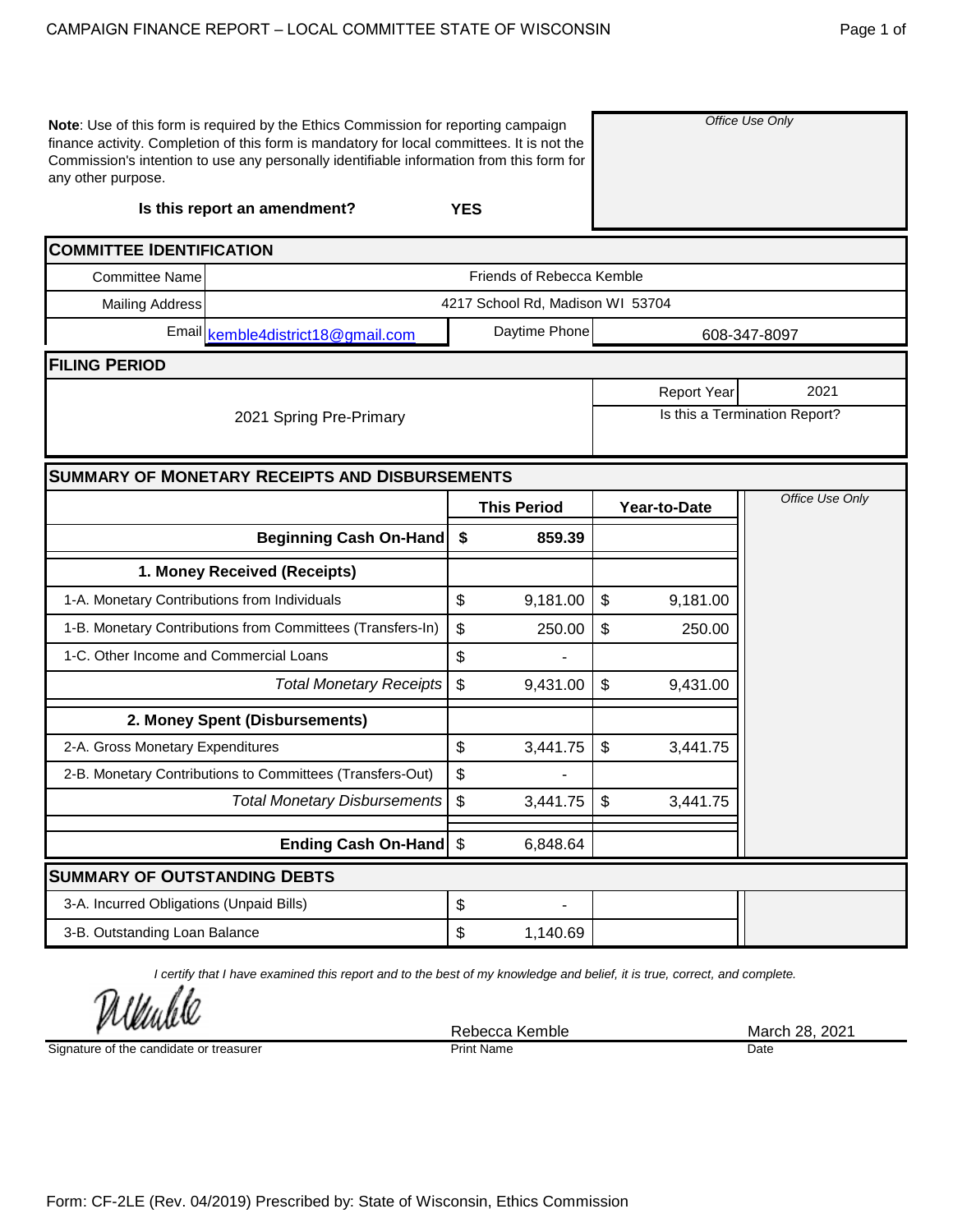| Date     | <b>Name</b>                | <b>Address</b>                   | City              | <b>ST</b> | Zip             | <b>Occupation</b>                          | <b>Comments</b> | <b>Amount</b> |
|----------|----------------------------|----------------------------------|-------------------|-----------|-----------------|--------------------------------------------|-----------------|---------------|
| 1/1/2021 | Terrie Anderson            | 1409 IOWA DR                     | MADISON           | W١        | 04-1852 retired |                                            |                 | 25.00         |
|          | 1/1/2021 Susan Ballard     | 1101 NORTHPORT DR                | <b>MADISON</b>    | WI        | 04-1637 retired |                                            |                 | 50.00         |
|          | 1/1/2021 Michael Burgan    | 3232 La Ave. de San Marcos       | Santa Fe          | <b>NM</b> | 87507 writer    |                                            |                 | 25.00         |
|          | 1/1/2021 Rita Cairns       | 1622 LAKE VIEW AVE               | <b>MADISON</b>    | WI        | 04-2114 retired |                                            |                 | 25.00         |
|          | 1/1/2021 Elias Feghali     | 67 Pleasant St, #4               | Cambridge         | MA        |                 | 02139 Nonprofit                            |                 | 50.00         |
| 1/1/2021 | Jen Gaber                  | 3210 Quincy Ave                  | Madison,          | WI        |                 | 53704 Customer Service Rep                 |                 | 50.00         |
|          | 1/1/2021 Brad Geyer        | 3834 Whitman Ln #204             | Madison           | WI        |                 | 53704 cab driver and more                  |                 | 200.00        |
|          | 1/1/2021 Sue Hessel        | 4221 SCHOOL RD                   | <b>MADISON</b>    | WI        |                 | 04-1610 IT / cab driver                    |                 | 100.00        |
|          | 1/1/2021 Kelly Kearns      | 1329 Crowley Ave                 | Madison           | WI        |                 | 53704 Botanist                             |                 | 50.00         |
|          | 1/1/2021 Martha Kemble     | 4211 SCHOOL RD                   | <b>MADISON</b>    | W١        |                 | 04-1610 Administrator                      |                 | 35.00         |
|          | 1/1/2021 Robin Lloyd       | 300 Maple St                     | <b>Burlington</b> | VT        |                 | 05401 activist                             |                 | 250.00        |
|          | 1/1/2021 Paul Noeldner     | 136 Kensington Dr                | Madison           | WI        | 04-5951 retired |                                            |                 | 10.00         |
|          | 1/1/2021 Amy Owen          | 3129 Buena Vista St              | Madison           | WI        |                 | 53704 Consultant                           |                 | 20.00         |
|          | 1/1/2021 Marjorie Passman  | 11 Glen Brook Way #307           | Fitchburg         | W١        |                 | 53711 retired                              |                 | 100.00        |
|          | 1/1/2021   Wendy Schneider | 133 Corry St, #2                 | Madison           | W١        |                 | 53704 producer                             |                 | 50.00         |
| 1/1/2021 | Arlene Silveira            | 5760 Barbara Dr                  | Fitchburg         | WI        |                 | 53711 Director, Global Custom Marketing    |                 | 50.00         |
| 1/1/2021 | Jeff Spitzer-Resnick       | 430 Sidney St                    | Madison           | WI        |                 | 53703 Attorney                             |                 | 50.00         |
|          | 1/1/2021 Tracy Suprise     | 18 CHEROKEE CIR UNIT 201 MADISON |                   | W١        |                 | 04-7824 retired nurse                      |                 | 50.00         |
|          | 1/1/2021 Marnie Thompson   | 712 S Elam Ave                   | Greensboro        | <b>NC</b> |                 | 27403 Co-Managing Director                 |                 | 25.00         |
|          | 1/1/2021 Mike Ward         | 8845 S Greenview Dr #3           | Middleton         | W١        |                 | 53562 Steamfitter                          |                 | 50.00         |
|          | 1/1/2021 Ryan Wherley      | 1950 E Main St #1                | Madison           | WI        |                 | 53704 Economic Support Specialist          |                 | 27.00         |
|          | $1/1/2021$ Dace Zeps       | 3013 Worthington Ave             | Reisterstown      | MD        |                 | 21136 Retired                              |                 | 50.00         |
|          | 1/2/2021 Barbara Arnold    | 525 DAPIN RD                     | <b>MADISON</b>    | WI        |                 | 04-1243 retired librarian/academic advisor |                 | 50.00         |
|          | 1/2/2021 Preston Austin    | 1126 Spaight St                  | Madison           | W١        |                 | 53703 Library Software Architect           |                 | 500.00        |
|          | 1/2/2021 Carol Carstensen  | 125 N Hamilton St #507           | Madison           | WI        |                 | 53703 retired                              |                 | 75.00         |
| 1/2/2021 | Kevin Chern                | 811 W Agatite Ave                | Chicago,          | IL        |                 | 60640 Consultant                           |                 | 100.00        |
|          | 1/2/2021 Diane Farsetta    | 3886 Schneider Dr                | Stoughton         | WI        |                 | 53589 Outreach specialist                  |                 | 50.00         |
| 1/2/2021 | Jonathan Garber            | 2128 Winnebago St                | Madison           | WI        |                 | 53704 social worker                        |                 | 25.00         |
|          | 1/2/2021 Lance Green       | 186 Dixon St                     | Madison           | W١        |                 | 53704 retired                              |                 | 25.00         |
|          | 1/2/2021 DJ Haugen         | 111 W Wilson St #204             | Madison           | W١        |                 | 53703 photographer                         |                 | 25.00         |
| 1/2/2021 | Frank Holmquist            | 75 Woodlot Rd.                   | Amherst.          | МA        |                 | $01002$ retired                            |                 | 100.00        |
|          | 1/2/2021 Mary Hoyer        | 75 Woodlot Rd.                   | Amherst,          | MA        |                 | 01002 retired teacher                      |                 | 100.00        |
|          | 1/2/2021 Tehmina Islam     | 2809 Commercial Avenue           | Madison           | WI        |                 | 53704 Licensed Midwife                     |                 | 100.00        |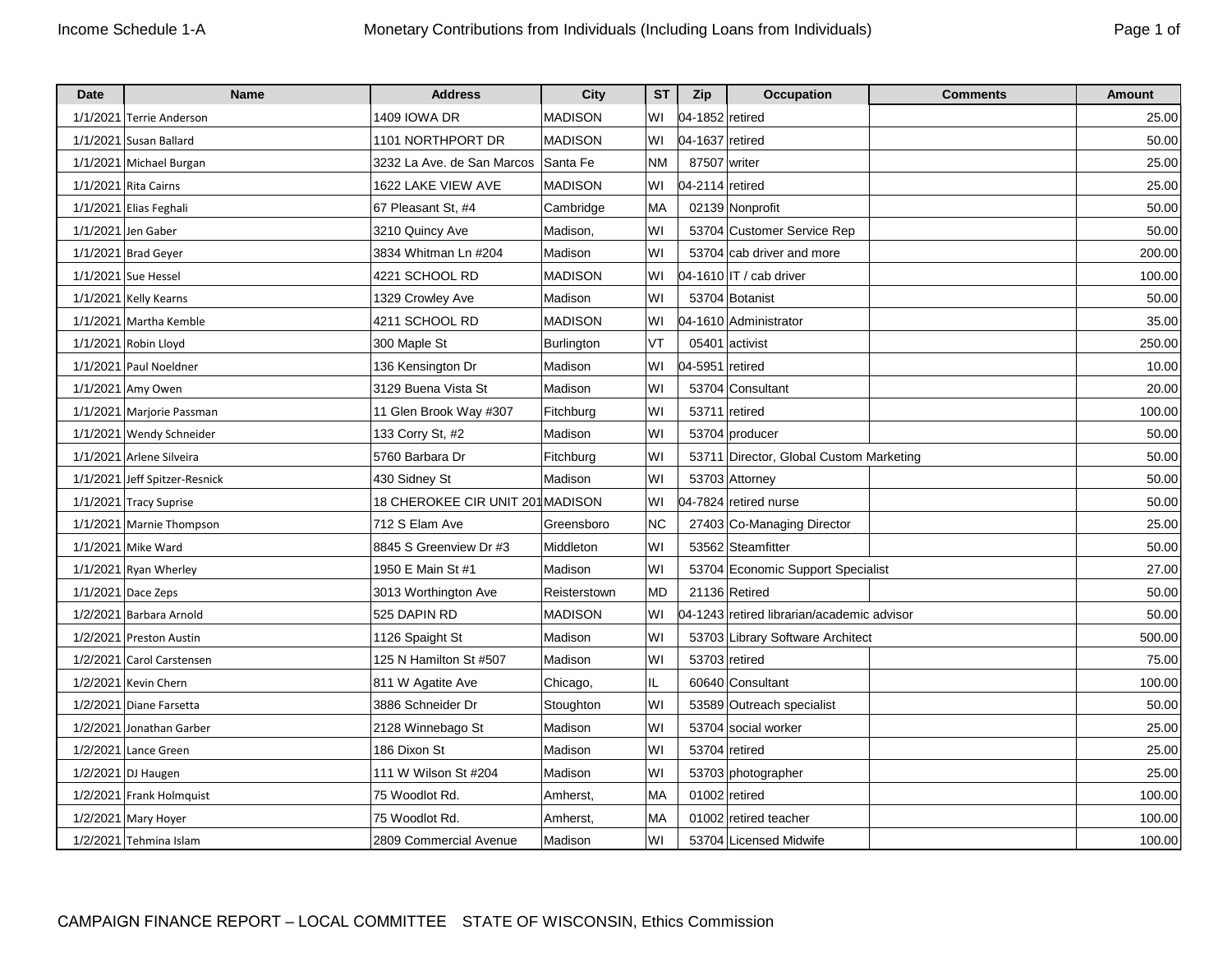| Page 2 | Ωf |
|--------|----|
|        |    |

|                    | 1/2/2021 Consuelo Lopez Springfield | 8609 Blackwolf Dr                        | Madison         | WI        |                 | 53717 retired                         | 50.00  |
|--------------------|-------------------------------------|------------------------------------------|-----------------|-----------|-----------------|---------------------------------------|--------|
|                    | 1/2/2021 Kristin Mathews            | 1133 NORTHLAND DR                        | <b>MADISON</b>  | WI        |                 | 04-1741 East Parks Supervisor         | 50.00  |
|                    | 1/2/2021 Leslee Nelson              | 614 Welch Ave                            | Madison         | WI        |                 | 53704 retired                         | 100.00 |
|                    | 1/2/2021 Mary Rathbun               | 197 Shato Ln                             | Monona          | WI        |                 | 53716 Part-time instructor            | 25.00  |
|                    | 1/2/2021 Jonathan Rosenthal         | 67 Capitol St                            | Watertown       | <b>MA</b> |                 | 02472 Interim executive director      | 18.00  |
|                    | 1/2/2021 Charles Smalley            | 1533 COMANCHE GLN                        | <b>MADISON</b>  | WI        | 04-1012 retired |                                       | 110.00 |
|                    | 1/2/2021 Keith Wessel               | 307 N Ingersoll                          | Madison         | WI        |                 | 53703 Lawyer, Carpenter, Photographer | 100.00 |
|                    | 1/2/2021 James Westring             | 4509 AMERICAN ASH DR                     | <b>MADISON</b>  | WI        |                 | 04-1166 General Contracting           | 25.00  |
|                    | 1/2/2021 Olivia Williams            | 2841 Moland St #8                        | Madison         | WI        |                 | 53704 executive director              | 50.00  |
|                    | 1/3/2021 Mary Anglim                | 107 Sutherland Ct. #207                  | Madison         | WI        |                 | 53704 retired                         | 50.00  |
|                    | 1/3/2021 Katherine Bauer            | 4211 SCHOOL RD                           | <b>MADISON</b>  | WI        |                 | 04-1610 Business Analyst              | 100.00 |
|                    | 1/3/2021 Deena Brazy                | 5305 Loruth Ter                          | Madison         | WI        |                 | 53711 Library Page                    | 25.00  |
|                    | 1/3/2021 Ethan Brodsky              | 866 Woodrow St                           | Madison         | WI        |                 | 53711 Engineer                        | 20.00  |
|                    | 1/3/2021 Donald Drott               | 1637 SUNFIELD ST                         | <b>MADISON</b>  | WI        |                 | 04-2157 lab techician                 | 50.00  |
|                    | 1/3/2021 Emily Jenkins              | 4010 HANOVER ST                          | <b>MADISON</b>  | WI        | 04-2112 actuary |                                       | 200.00 |
|                    | 1/3/2021 Peggy Koening              | 830 N. Perry Pkwy.                       | Oregon          | WI        |                 | 53575 teacher                         | 50.00  |
|                    | 1/3/2021 Paulette Moore             | 1521 Sour Springs/Second Lin Hagersville |                 | ON        | I0A 1HO Media   |                                       | 50.00  |
|                    | 1/3/2021 Leland Pan                 | 412 N 41st St                            | Milwaukee       | WI        |                 | 53208 Student                         | 25.00  |
|                    | 1/3/2021 Judy Raebel-Mckinley       | 95 GOLF PKWY                             | <b>MADISON</b>  | WI        | 04-7099 retired |                                       | 200.00 |
|                    | 1/3/2021 Michele Ritt               | 145 PINE VIEW DR                         | <b>MADISON</b>  | w١        | 04-7686 teacher |                                       | 50.00  |
|                    | 1/3/2021 Sue Trace                  | 7742 N Yahara Rd                         | <b>DeForest</b> | WI        | 53532 N/A       |                                       | 20.00  |
|                    | 1/3/2021 Crystal Zevon              | 612 W Main St                            | <b>Barnet</b>   | VT        | 05821 writer    |                                       | 50.00  |
|                    | 1/4/2021 Andrea Bilger              | 3722 Zwerg Dr                            | Madison         | WI        |                 | 53705 Scientist                       | 100.00 |
|                    | 1/4/2021 Sophia Chiron-Stevens      | 1829 Kropf Ave                           | Madison         | WI        |                 | 53704 Research Coordinator            | 250.00 |
|                    | 1/4/2021 Michael Cohen              | 1237 Twinleaf Ln                         | Madison,        | WI        |                 | 53719 retired                         | 25.00  |
| 1/4/2021 Bill Dunn |                                     | 3060 Patty Ln                            | Middleton       | WI        |                 | 53562 journalist                      | 25.00  |
|                    | 1/4/2021 Jenie Gao                  | 628 E Dayton St #17                      | Madison         | WI        |                 | 53703 Artist, Creative Director       | 25.00  |
|                    | 1/4/2021 Eileen Harrington          | 4209 VEITH AVE                           | <b>MADISON</b>  | WI        |                 | 53704 consultant                      | 250.00 |
|                    | 1/4/2021 Jesse Kaysen               | 814 Hiawatha Dr                          | Madison         | WI        | 53711 n/a/      |                                       | 150.00 |
|                    | 1/4/2021 Eric Leenson               | 2716 Russell St.                         | Berkeley,       | CA        |                 | 94705 Enterprise Consultant           | 100.00 |
|                    | 1/4/2021 Lesleigh Luttrell          | 1906 Kropf Ave.                          | Madison,        | WI        | 04-4006 retired |                                       | 50.00  |
|                    | 1/4/2021 Samantha Masterton         | 335 5th Ave                              | Antigo          | WI        |                 | 54409 Teacher                         | 25.00  |
|                    | 1/4/2021 Christopher Moore          | 913 NORTHLAND DR                         | <b>MADISON</b>  | W١        |                 | 04-1344 Learning Support Facilitator  | 100.00 |
|                    | 1/4/2021 Bart Munger                | 949 E High St                            | Milton          | WI        |                 | 53596 Plumber                         | 50.00  |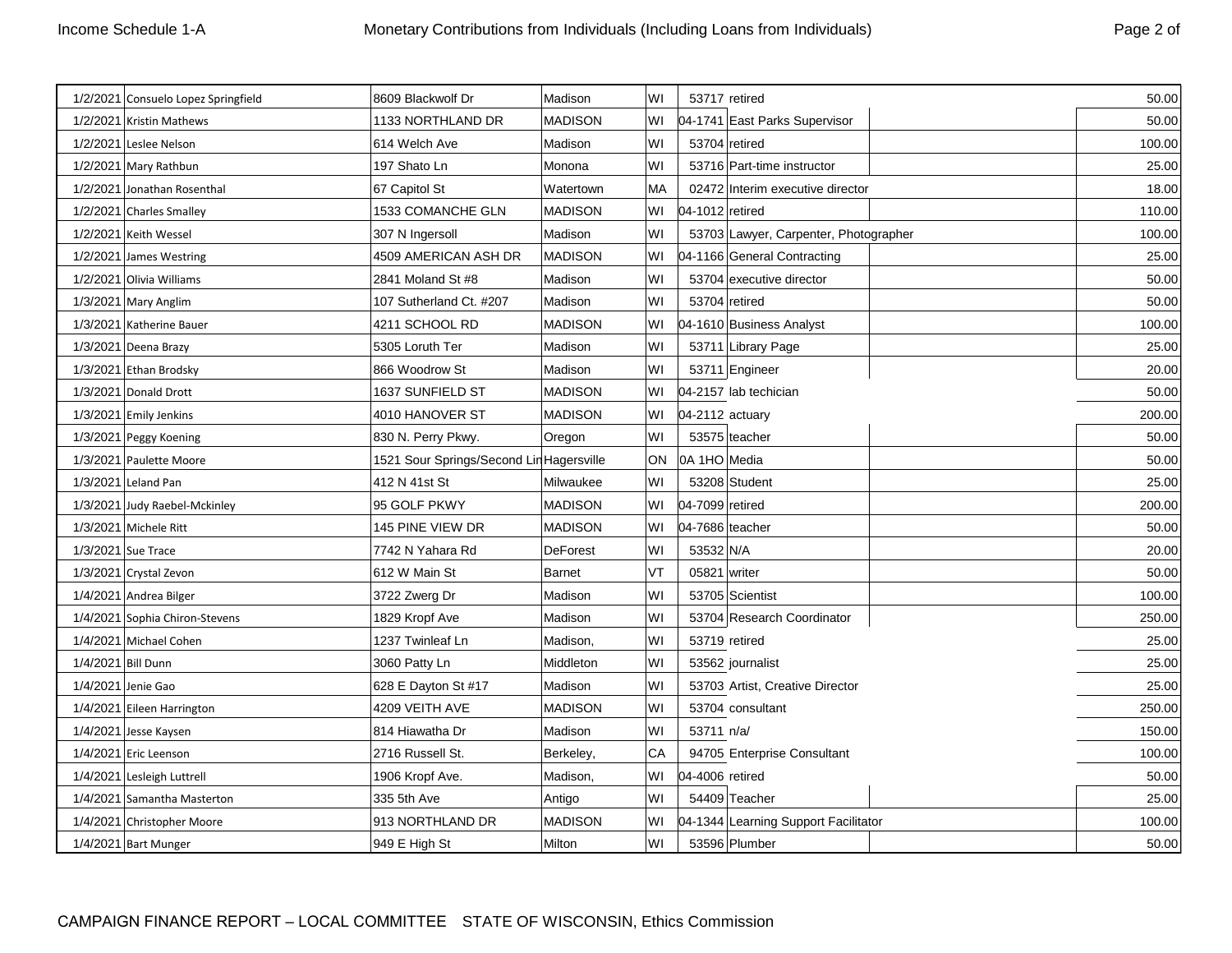| Page 3 of |  |
|-----------|--|
|           |  |

|                             |                                                       |                     |                                                                                                                                                                                                                                               |    | 40.00                                                                                                                                                                                                                                                                                                                                                                                                                                                                                                                                                                                                                                                                                                                                                                                             |
|-----------------------------|-------------------------------------------------------|---------------------|-----------------------------------------------------------------------------------------------------------------------------------------------------------------------------------------------------------------------------------------------|----|---------------------------------------------------------------------------------------------------------------------------------------------------------------------------------------------------------------------------------------------------------------------------------------------------------------------------------------------------------------------------------------------------------------------------------------------------------------------------------------------------------------------------------------------------------------------------------------------------------------------------------------------------------------------------------------------------------------------------------------------------------------------------------------------------|
|                             |                                                       |                     | WI                                                                                                                                                                                                                                            |    | 100.00                                                                                                                                                                                                                                                                                                                                                                                                                                                                                                                                                                                                                                                                                                                                                                                            |
| 1/4/2021 Barbara With       | 701 Abby Ln PO Box 153                                | La Pointe           | WI                                                                                                                                                                                                                                            |    | 25.00                                                                                                                                                                                                                                                                                                                                                                                                                                                                                                                                                                                                                                                                                                                                                                                             |
| 1/5/2021 Nicholas Davies    | 3717 Richard St                                       | Madison             | WI                                                                                                                                                                                                                                            |    | 50.00                                                                                                                                                                                                                                                                                                                                                                                                                                                                                                                                                                                                                                                                                                                                                                                             |
| 1/5/2021 Lorien Drager      |                                                       |                     | WI                                                                                                                                                                                                                                            |    | 100.00                                                                                                                                                                                                                                                                                                                                                                                                                                                                                                                                                                                                                                                                                                                                                                                            |
| 1/5/2021 Gregory Gordon     |                                                       |                     | WI                                                                                                                                                                                                                                            |    | 25.00                                                                                                                                                                                                                                                                                                                                                                                                                                                                                                                                                                                                                                                                                                                                                                                             |
| 1/5/2021 William Hutchison  |                                                       |                     | WI                                                                                                                                                                                                                                            |    | 50.00                                                                                                                                                                                                                                                                                                                                                                                                                                                                                                                                                                                                                                                                                                                                                                                             |
| 1/5/2021 Elaine Pridgen     | 1915 Kropf Ave                                        | Madison             | WI                                                                                                                                                                                                                                            |    | 50.00                                                                                                                                                                                                                                                                                                                                                                                                                                                                                                                                                                                                                                                                                                                                                                                             |
| 1/5/2021 Martina Rippon     | 2223 Woodview Ct., Apt. 2                             | Madison,            | WI                                                                                                                                                                                                                                            |    | 25.00                                                                                                                                                                                                                                                                                                                                                                                                                                                                                                                                                                                                                                                                                                                                                                                             |
| 1/5/2021 Jim Wold           | 2845 Hoard St #2                                      | Madison             | WI                                                                                                                                                                                                                                            |    | 50.00                                                                                                                                                                                                                                                                                                                                                                                                                                                                                                                                                                                                                                                                                                                                                                                             |
| 1/5/2021 Martha Worcester   | 564 TROY DR                                           | <b>MADISON</b>      | WI                                                                                                                                                                                                                                            |    | 50.00                                                                                                                                                                                                                                                                                                                                                                                                                                                                                                                                                                                                                                                                                                                                                                                             |
| 1/6/2021 Jack Severson      | 1002 TROY DR                                          | <b>MADISON</b>      | W١                                                                                                                                                                                                                                            |    | 50.00                                                                                                                                                                                                                                                                                                                                                                                                                                                                                                                                                                                                                                                                                                                                                                                             |
| 1/6/2021 Meghan Walsh       | 14 Longmeadow Cir.                                    | Madison,            | WI                                                                                                                                                                                                                                            |    | 25.00                                                                                                                                                                                                                                                                                                                                                                                                                                                                                                                                                                                                                                                                                                                                                                                             |
| 1/7/2021 Dawn Cunningham    | 710 Powers Ave                                        | Madison,            | WI                                                                                                                                                                                                                                            |    | 100.00                                                                                                                                                                                                                                                                                                                                                                                                                                                                                                                                                                                                                                                                                                                                                                                            |
| 1/7/2021 Nicole Desautels   | 833 E Mifflin St                                      | Madison             | WI                                                                                                                                                                                                                                            |    | 25.00                                                                                                                                                                                                                                                                                                                                                                                                                                                                                                                                                                                                                                                                                                                                                                                             |
| 1/7/2021 Kristin Forde      | 2728 E. Johnson St.                                   | Madison,            | WI                                                                                                                                                                                                                                            |    | 25.00                                                                                                                                                                                                                                                                                                                                                                                                                                                                                                                                                                                                                                                                                                                                                                                             |
| 1/7/2021 Joan Kemble        | 4211 SCHOOL RD                                        | <b>MADISON</b>      | WI                                                                                                                                                                                                                                            |    | 100.00                                                                                                                                                                                                                                                                                                                                                                                                                                                                                                                                                                                                                                                                                                                                                                                            |
| 1/7/2021 Clare Norelle      | 1 JUDY CIR                                            | <b>MADISON</b>      | W١                                                                                                                                                                                                                                            |    | 50.00                                                                                                                                                                                                                                                                                                                                                                                                                                                                                                                                                                                                                                                                                                                                                                                             |
| 1/7/2021 Allen Ruff         | 533 W Main St #112                                    | Madison             | WI                                                                                                                                                                                                                                            |    | 50.00                                                                                                                                                                                                                                                                                                                                                                                                                                                                                                                                                                                                                                                                                                                                                                                             |
| 1/7/2021 Heike Saynisch     | 4226 ESCH LN                                          | <b>MADISON</b>      | WI                                                                                                                                                                                                                                            |    | 50.00                                                                                                                                                                                                                                                                                                                                                                                                                                                                                                                                                                                                                                                                                                                                                                                             |
| 1/7/2021 Scott Walters      |                                                       |                     | WI                                                                                                                                                                                                                                            |    | 150.00                                                                                                                                                                                                                                                                                                                                                                                                                                                                                                                                                                                                                                                                                                                                                                                            |
| 1/8/2021 Ann Kemble         | 1617 Fox Hunt Way                                     | Victoria            | MN                                                                                                                                                                                                                                            |    | 50.00                                                                                                                                                                                                                                                                                                                                                                                                                                                                                                                                                                                                                                                                                                                                                                                             |
| 1/9/2021 Lasisi Ibrahim     | 2827 Berkan St                                        | Madison             | WI                                                                                                                                                                                                                                            |    | 250.00                                                                                                                                                                                                                                                                                                                                                                                                                                                                                                                                                                                                                                                                                                                                                                                            |
| 1/9/2021 Stephanie Johnson  | 905 HAVEY RD                                          | <b>MADISON</b>      | WI                                                                                                                                                                                                                                            |    | 100.00                                                                                                                                                                                                                                                                                                                                                                                                                                                                                                                                                                                                                                                                                                                                                                                            |
| 1/9/2021 Jack Klukas        | 12827 Short Ave                                       | Los Angeles         | СA                                                                                                                                                                                                                                            |    | 25.00                                                                                                                                                                                                                                                                                                                                                                                                                                                                                                                                                                                                                                                                                                                                                                                             |
| 1/10/2021 Ellen Barnard     | 925 BURNING WOOD WAY                                  | <b>MADISON</b>      | WI                                                                                                                                                                                                                                            |    | 50.00                                                                                                                                                                                                                                                                                                                                                                                                                                                                                                                                                                                                                                                                                                                                                                                             |
| 1/10/2021 Sue Breckenridge  | 5605 Stadium Dr                                       | Madison             | WI                                                                                                                                                                                                                                            |    | 50.00                                                                                                                                                                                                                                                                                                                                                                                                                                                                                                                                                                                                                                                                                                                                                                                             |
| 1/10/2021 Laura Chern       | 2814 Oakridge Ave.                                    | Madison,            | WI                                                                                                                                                                                                                                            |    | 100.00                                                                                                                                                                                                                                                                                                                                                                                                                                                                                                                                                                                                                                                                                                                                                                                            |
| 1/10/2021   Patricia Hammel | 809 N Hogan St                                        | Antigo              | WI                                                                                                                                                                                                                                            |    | 50.00                                                                                                                                                                                                                                                                                                                                                                                                                                                                                                                                                                                                                                                                                                                                                                                             |
| 1/10/2021 Dolores Kester    | 1818 Winchester St                                    | Madison             | WI                                                                                                                                                                                                                                            |    | 100.00                                                                                                                                                                                                                                                                                                                                                                                                                                                                                                                                                                                                                                                                                                                                                                                            |
| 1/11/2021 Karen Hinz        | 2805 Oakridge Ave                                     | Madison             | WI                                                                                                                                                                                                                                            |    | 50.00                                                                                                                                                                                                                                                                                                                                                                                                                                                                                                                                                                                                                                                                                                                                                                                             |
| 1/11/2021 John Kemble       | 2692 Stone Cir #211                                   | Geneva              | IL                                                                                                                                                                                                                                            |    | 100.00                                                                                                                                                                                                                                                                                                                                                                                                                                                                                                                                                                                                                                                                                                                                                                                            |
| 1/11/2021 Peter Kemble      |                                                       |                     | IA                                                                                                                                                                                                                                            |    | 200.00                                                                                                                                                                                                                                                                                                                                                                                                                                                                                                                                                                                                                                                                                                                                                                                            |
| 1/11/2021 Constance Palmer  | 1533 COMANCHE GLN                                     | <b>MADISON</b>      | WI                                                                                                                                                                                                                                            |    | 150.00                                                                                                                                                                                                                                                                                                                                                                                                                                                                                                                                                                                                                                                                                                                                                                                            |
|                             | 1/4/2021 Bernard Schlafke<br>1/4/2021 Mike Wisniewski | 1029 Spaight St #6C | Madison<br>1530 GOLF VIEW RD UNIT E MADISON<br>2550 University Ave, Apt 423   Madison<br>5262 BISHOPS BAY Pkwy #1 Middleton<br>65 CHEROKEE CIR UNIT 203 MADISON<br>1 CHEROKEE CIR UNIT 103  MADISON<br>403 Business Hwy 30 SW #2 Mount Vernon | WI | 93-3574 music teacher<br>04-8405 Leisure Specialist<br>54850 freelance consultant<br>53714 Software Developer<br>53705 Software Developer<br>53597 Clerical<br>04-7815 Profesional<br>53704 Rules Coordinator<br>53713 retired<br>53704 retired<br>04-1575 N/A<br>04-2226 n/a<br>53717 N/a<br>53714 Media Planner/Buyer<br>53703 Provider Support Specialist<br>53704 Childcare<br>04-1610 retired<br>04-1718 Self-employed<br>53703 retired<br>04-2161 Administrative Support<br>04-8486 Professional<br>55386 retired<br>53711 Healthcare<br>04-1353 Software Development Supervisor<br>90066 Consultant<br>04-1015 Business Owner<br>53705 editor<br>53704 Hydrogeologist<br>54409 Attorney<br>53704 retired<br>53704 Senior Manager<br>60134 retired<br>52314 Tax Preparer<br>04-1012 retired |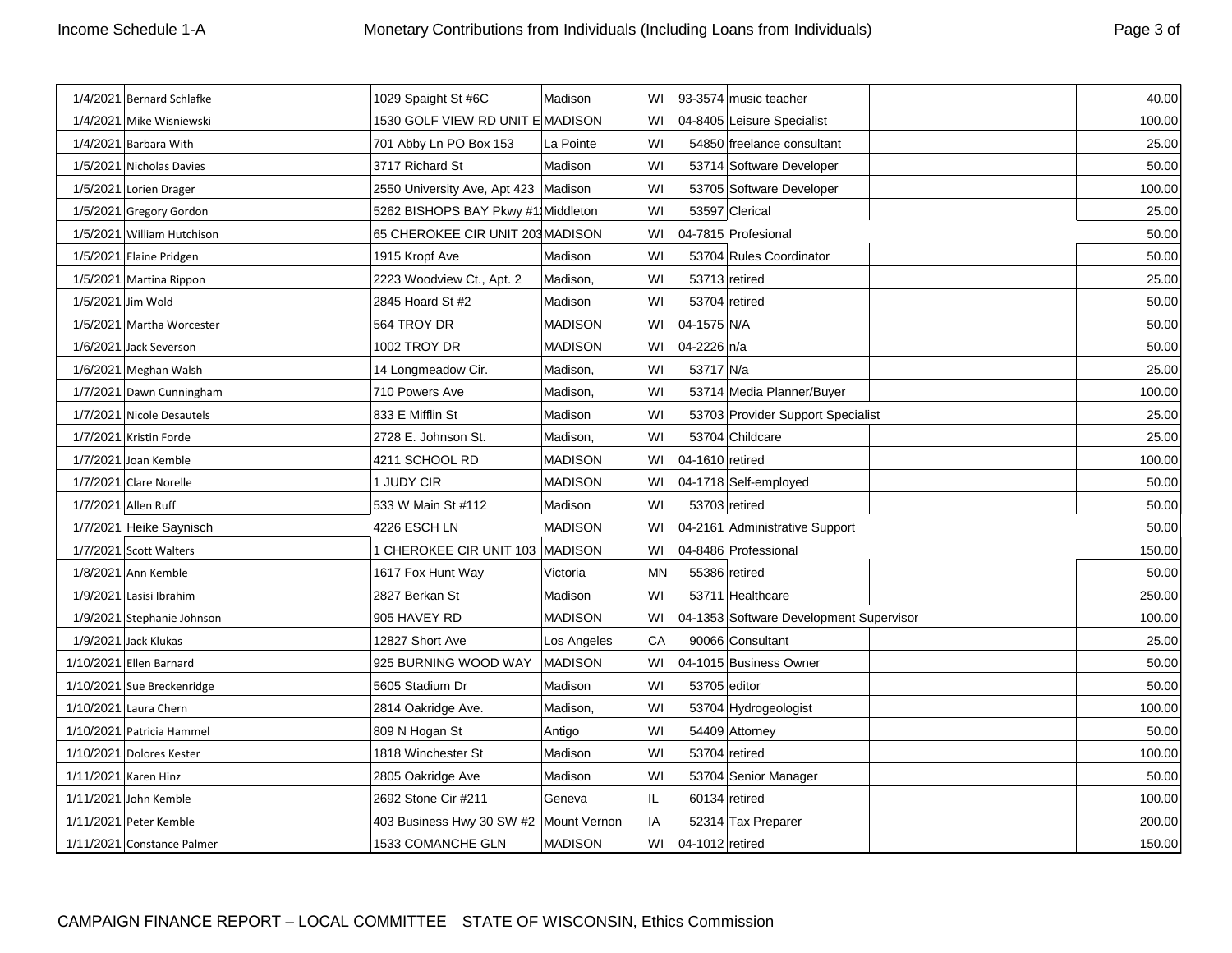| Page 4 of |  |
|-----------|--|
|           |  |

|                    | 1/12/2021 Jody Arafat         | 4622 ELGAR LN                   | <b>MADISON</b>       | WI  | 04-1341 Retail    |                                | 50.00  |
|--------------------|-------------------------------|---------------------------------|----------------------|-----|-------------------|--------------------------------|--------|
|                    | 1/12/2021 Matthew Brown       | 1556 Plover St                  | <b>Stevens Point</b> | lwı |                   | 54481 Data & Design Specialist | 50.00  |
|                    | 1/12/2021 Karen Kemble Brody  | 528 Shenandoah St               | <b>Thousand Oaks</b> | CA  |                   | 91360 Tax Preparer             | 25.00  |
|                    | 1/12/2021 Dayna Long          | 2550 University Ave. #423       | Madison              | WI  |                   | 53715 Admin Assistant          | 50.00  |
|                    | 1/12/2021 Amelia Royko Maurer | 6311 Amacher Hollow Rd          | Arena                | lwı | $53503 \ln/a$     |                                | 75.00  |
|                    | 1/13/2021 Dawn Hinebaugh      | 4701 BARBY LN                   | <b>MADISON</b>       | lwı | 04-1709 Biologist |                                | 50.00  |
|                    | 1/13/2021 Janet Stevens       | 709 MORNINGSTAR LN              | <b>MADISON</b>       | lWI | 04-2219 retired   |                                | 50.00  |
|                    | 1/12/2021 Alice Schneiderman  | 4314 PRAIRIEVIEW DR             | <b>MADISON</b>       | WI  |                   | 04-8104 homemaker              | 36.00  |
|                    | 1/11/2021 Barbara Smith       | 456 N Few St                    | Madison              | lwı |                   | 53703 Administration           | 50.00  |
|                    | 1/15/2021 Janice Gordon       | 1126 HAVEY RD                   | <b>MADISON</b>       | lwı | 04-1752 retired   |                                | 100.00 |
|                    | 1/16/2021 Kimberly Varnell    | 4910 SCHOOL RD                  | <b>MADISON</b>       | WI  |                   | 04-1319 Director of Operations | 25.00  |
|                    | 1/17/2021 Eileen Collins      | 1318 DEBRA LN                   | <b>MADISON</b>       | WI  |                   | 04-1419 tech worker            | 50.00  |
|                    | 1/18/2021 Rek Kwawer          | 2857 CommercialAve              | Madison              | lwı |                   | 53704 Co-op Admin              | 15.00  |
|                    | 1/20/2021 James Butterfield   | 54 N Lakewood Gardens Ln        | Madison              | lwı |                   | 53704 Dispatcher               | 25.00  |
| 1/21/2021 IAN GORT |                               | 3430 MARCY RD                   | <b>MADISON</b>       |     |                   | 04-2212 bureaucrat             | 100.00 |
|                    | 1/21/2021 Marsha Cannon       | 5 CHEROKEE CIR UNIT 202 MADISON |                      | lwı | 04-8489 retired   |                                | 50.00  |
|                    | 1/23/2021 Susan Coffin        | 107 Sutherland Ct #312          | Madison              | WI  |                   | 53704 Bookkeeper               | 100.00 |
|                    | 1/18/2021 Richard Johnson     | 75 GOLF PKWY UNIT B             | <b>MADISON</b>       | lwı | 04-7025 retired   |                                | 50.00  |
|                    | 1/21/2021 John Young          | 523 Farwell Dr.                 | Madison,             | WI  |                   | 53704 business owner           | 420.00 |
|                    | 1/28/2021 Richard Pollack     | 3222 Oakridge Dr                | Madison              | lwı |                   | 53704 retired teacher          | 75.00  |
|                    | 1/30/2021 Michelle Ellinger   | 3834 Whitman Ln #108            | Madison              | lwı |                   | 53704 small business owner     | 50.00  |
|                    | 1/30/2021 Fauna Ganson        | 162 Lakewood Gardens Ln         | Madison              | lwı |                   | 53704 state worker             | 25.00  |
|                    | 1/30/2021 Dougal Walker       | 818 N Star Dr                   | Madison              | lwı |                   | 53718 IT worker                | 25.00  |
|                    | 2/1/2021 Linda Ketcham        | 813 Flora Ln                    | Madison              | lwı |                   | 53714 social work              | 50.00  |
|                    | 2/1/2021 Marie Vandeberg      | 925 TROY DR                     | <b>MADISON</b>       | WI  |                   | 04-2223 social services        | 25.00  |
|                    | 2/1/2021 Dawn Nehrkorn        | 2755 Union St #C                | Madison              | WI  |                   | 53705 FSA 3 / UW housing       | 10.00  |
|                    | 2/1/2021 Jason Glomp          | 2601 N Sherman Dr               | Madison              | WI  |                   | 53704 student                  | 25.00  |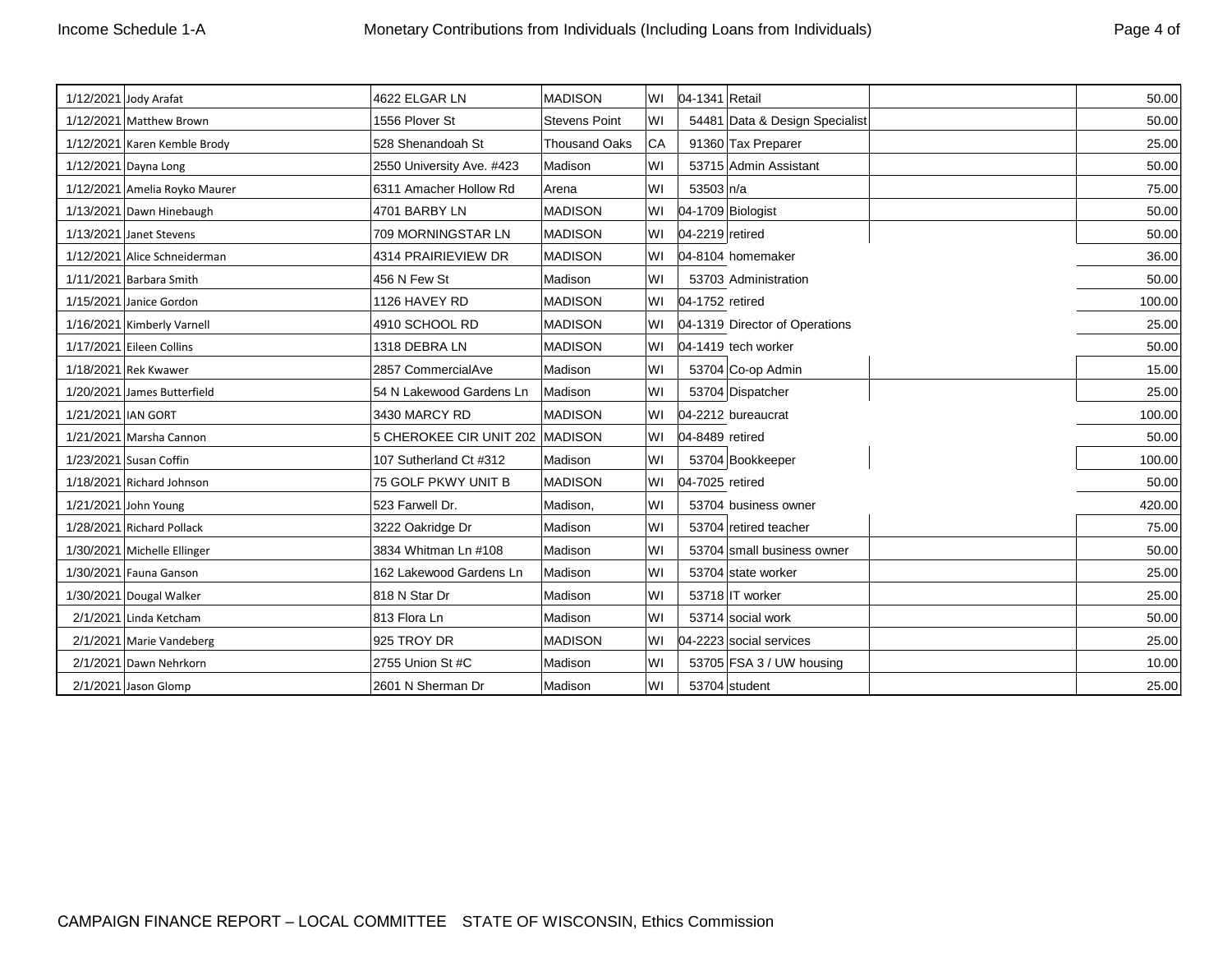| Date      | <b>Committee Name</b>    | <b>Address</b>        | City    | <b>ST</b> | Zip   | <b>Comments</b> | Amount |
|-----------|--------------------------|-----------------------|---------|-----------|-------|-----------------|--------|
| 1/1/2021  | Friends of Yogesh Chawla | 324 Russell St        | Madison | WI        | 53704 |                 | 50.00  |
| 1/28/2021 | <b>Progressive Dane</b>  | 1202 Williamson St #1 | Madisor | WI        | 53703 |                 | 200.00 |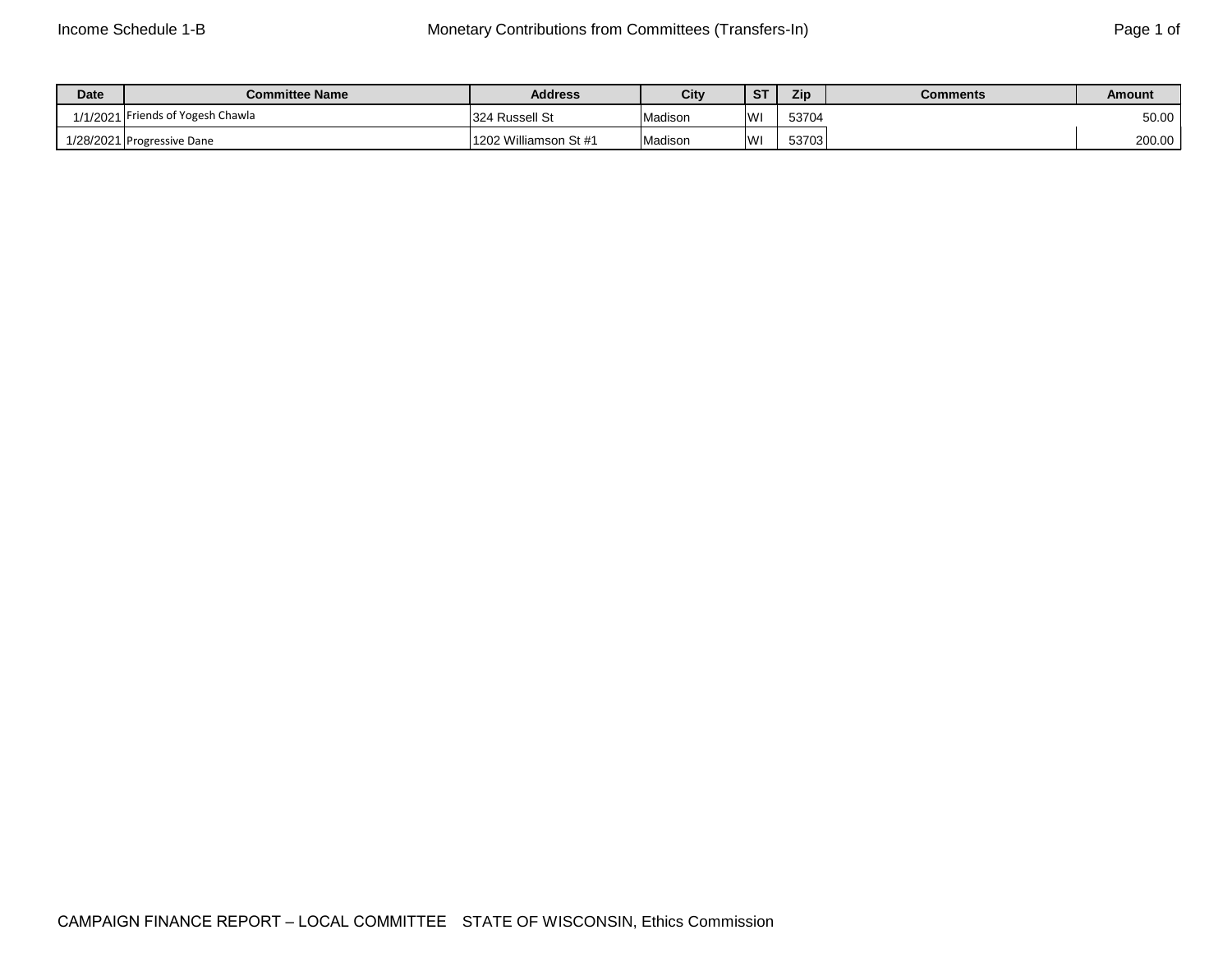| <b>Date</b> | <b>Name</b>                           | <b>Address</b>      | City               | <b>ST</b> | Zip        | <b>Purpose</b>                    | <b>Comments</b> | Amount     |
|-------------|---------------------------------------|---------------------|--------------------|-----------|------------|-----------------------------------|-----------------|------------|
|             | 1/1/2021 Paypal fees                  | online              |                    |           |            | donation fees                     |                 | 46.44      |
|             |                                       |                     |                    |           |            | Reimbursement for                 |                 |            |
|             | 1/1/2021 Martha Kemble                | 4211 School Rd      | Madison            | WI        |            | 53704 Nationbuilder Database 2020 |                 | 708        |
|             | 1/2/2021 Paypal fees                  | online              |                    |           |            | donation fees                     |                 | 52.94      |
|             | 1/3/2021 Paypal fees                  | online              |                    |           |            | donation fees                     |                 | 22.17      |
|             | 1/4/2021 Paypal fees                  | online              |                    |           |            | donation fees                     |                 | 38.42      |
|             | 1/5/2021 Paypal fees                  | online              |                    |           |            | donation fees                     |                 | 10.51      |
|             | 1/6/2021 Paypal fees                  | online              |                    |           |            | donation fees                     |                 | 2.78       |
|             | 1/7/2021 Paypal fees                  | online              |                    |           |            | donation fees                     |                 | 8.76       |
|             | 1/8/2021 Paypal fees                  | online              |                    |           |            | donation fees                     |                 | 1.75       |
|             | 1/9/2021 Paypal fees                  | online              |                    |           |            | donation fees                     |                 | 11.78      |
|             | 1/10/2021 Paypal fees                 | online              |                    |           |            | donation fees                     |                 | 11.65      |
|             | 1/11/2021 Wells Print and Digital     | 3121 Watford Way    | Madison            | WI        |            | 53713 Intro Mailer plus postage   |                 | 1,912.80   |
|             | 1/11/2021 Paypal fees                 | online              |                    |           |            | donation fees                     |                 | 11.05      |
|             | 1/12/2021 Northside Planning Council  | 1219 N Sherman Ave  | Madison            | WI        | 53704 News | Quarter page ad in Northside      |                 | 336        |
|             | 1/12/2021 Paypal fees                 | online              |                    |           |            | donation fees                     |                 | 8.76       |
|             | 1/13/2021 Paypal fees                 | online              |                    |           |            | donation fees                     |                 | 3.5        |
|             | 1/16/2021 Paypal fees                 | online              |                    |           |            | donation fees                     |                 | 1.03       |
|             | 1/17/2021 Paypal fees                 | online              |                    |           |            | donation fees                     |                 | 1.75       |
|             | 1/18/2021 Paypal fees                 | online              |                    |           |            | donation fees                     |                 | 0.74       |
|             | 1/20/2021 Quality Rubber Stamp Co LLC | W140 N8496 Lilly Rd | Menomonee Falls WI |           |            | 53051 2 rubber stamps             |                 | 57.39      |
|             | 1/20/2021 Paypal fees                 | online              |                    |           |            | donation fees                     |                 | 1.03       |
|             | 1/21/2021 Wells Print and Digital     | 3121 Watford Way    | Madison            | WI        |            | 53713 Thank You postcards         |                 | 173.66     |
|             | 1/21/2021 Paypal fees                 | online              |                    |           |            | donation fees                     |                 | 4.95       |
|             | 1/23/2021 Paypal fees                 | online              |                    |           |            | donation fees                     |                 | 3.2        |
|             | 1/28/2021 Paypal fees                 | online              |                    |           |            | donation fees                     |                 | 2.48       |
|             | 1/30/2021 Paypal fees                 | online              |                    |           |            | donation fees                     |                 | 3.81       |
|             | 2/1/2021 Paypal fees                  | online              |                    |           |            | donation fees                     |                 | \$<br>4.40 |